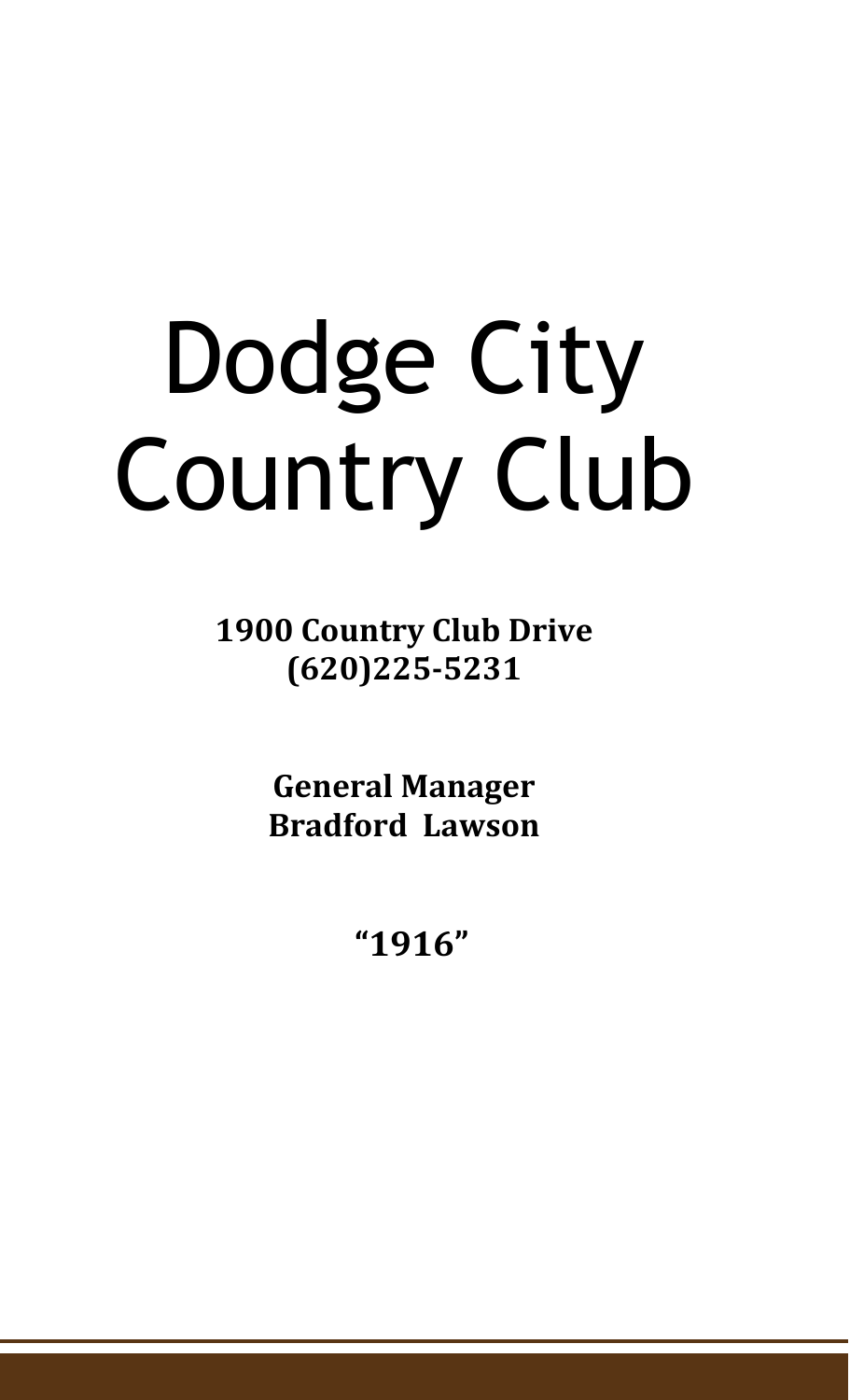## PPETIZER

#### CHIPS & DIP

House-made tortilla chips and quesso / \$8

#### ONION RINGS

Breaded onions deep fried to a crispy golden brown. Served with our Herb ranch dressing / \$8

#### **#**GRANDE QUESADILLAS

Flour tortilla stuffed with jack & cheddar cheese. Served with sour cream, guacamole salsa. Beef /\$12 Chicken /\$14 Steak /\$16

**#**NACHOS

House-made tortilla chips tossed with your meat topping, pepper jack cheese. Baked and topped with jalapeños, lettuce, tomato and sour cream and guacamole and salsa on the side. Beef / \$12 Chicken \$14 / Steak \$16

#### MOZZARELLA STICKS

STRETCHY, CHEESY, MELTY MOZZARELLA THAT'S BATTERED AND FRIED. SERVED WITH A MARINARA SAUCE FOR DIPPING. / \$8

#### JALAPENO PEPPERS

Jalapeno halves stuffed with cream cheese and cheddar mix wrapped in bacon and baked off. / \$14

#### TATER SKINS

Topped with cheddar cheese, bacon and sour cream and served with chipotle ranch dipping sauce / \$8

#### **#WINGS**

8 wings cooked to perfection and tossed in a sauce of your choice (buffalo, honey BBQ, or sweet Asian) accompanied with celery sticks and choice of ranch or bleu cheese dressing /\$16

#### FRIED MUSHROOMS

8 mushrooms stuffed with cream cheese filling and served with chipotle dipping sauce /\$8

YOUNG GOLFERS

Grilled Cheese /\$6 Pizza /\$8 (Pepperoni) or (Cheese) Mac 'N' Cheese / \$6 **#**Hamburger /\$8 **#**Cheeseburger /\$8.50 **#**Chicken Tenders /\$7 **#**Hot Dog /\$6

> Milk Shakes /\$5 (Chocolate or Vanilla) Scoop of Ice Cream /\$2 Root Beer Float /\$5

> Roy Rogers /\$2.00 Shirley Temple /2.00 Pop or Lemonade /2.00

#### BEVERAGES

Pepsi Diet Pepsi Sprite Dr. Pepper Mountain Dew Lemonade Iced Tea

#### **BREAKFAST**

**#**EGGS- \$3.00 ea. SAUSAGE-\$1.50 ea. BACON-\$1.50 ea. HASHBROWNS-\$3.00 ea. PANCAKES-\$3.00 ea. WAFLES-\$3.00 ea. FRENCH TOAST-\$3.00 ea. **#**Omelet-\$8.00ea

#Consuming raw or undercooked meats, poultry, seafood, shellfish, or eggs may increase your risk of foodborne illness.

Menu items may contain or come into contact with WHEAT, EGGS, PEANUTS, TREE NUTS, and MILK.

#Consuming raw or undercooked meats, poultry, seafood, shellfish, or eggs may increase your risk of foodborne illness. Menu items may contain or come into contact with WHEAT, EGGS, PEANUTS, TREE NUTS, and MILK.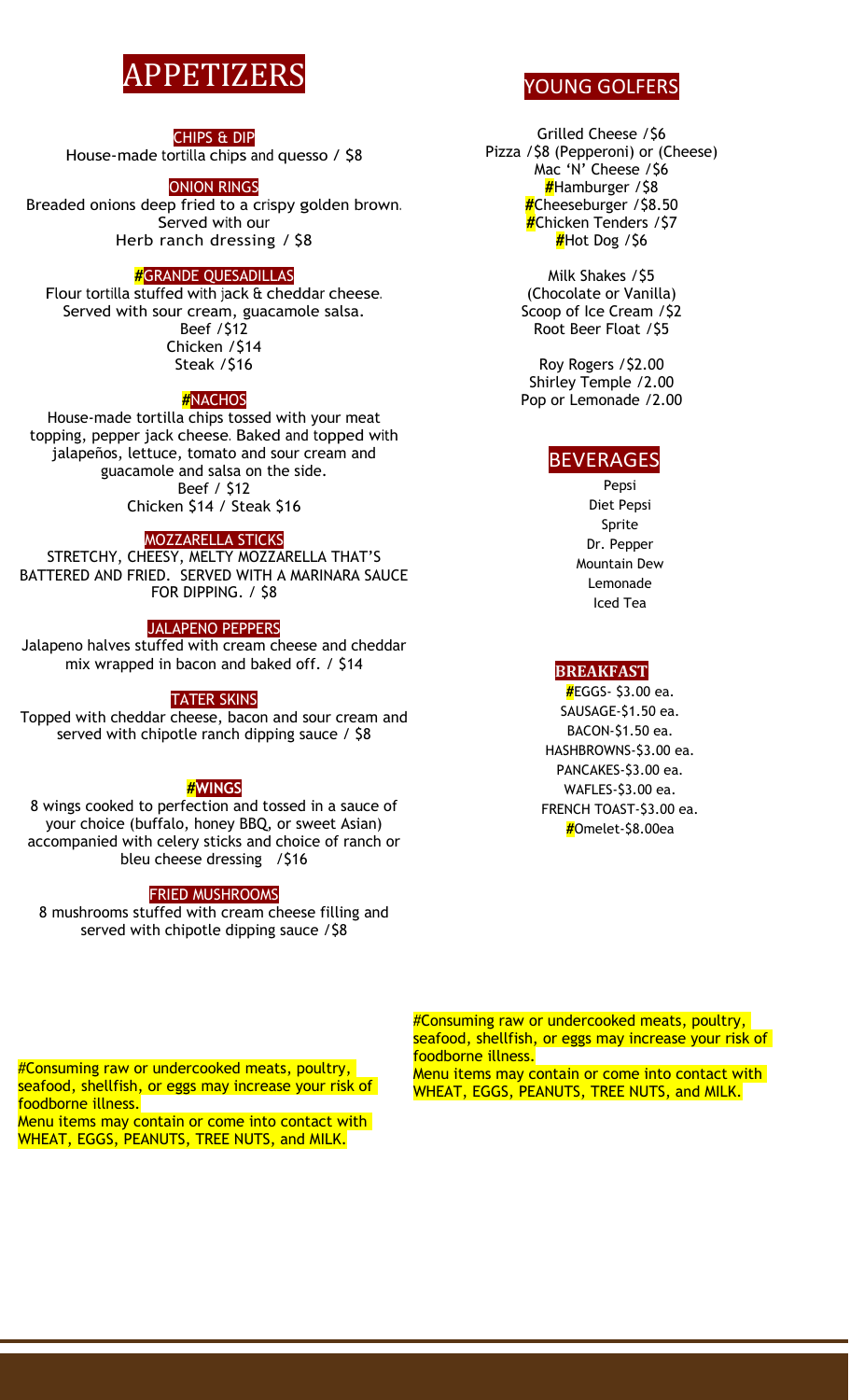

 **All burgers served with house fries or sweet fries. \*Upgrade to onions rings, salad, coleslaw, or fruit cup for \$2**

#### **#**DODGE CITY BURGER

A fresh ground Kirby patty grilled to your liking & served A fresh ground Kirby patty grilled to your liking on a on a brioche bun with, lettuce, tomato & onion / \$11 brioche bun with BBQ sauce, melted cheddar cheese, \*Add cheese for \$1

#### **#**DODGE CITY CHEESEBURGER

A fresh ground steak patty on a Brioche bun with, choice of cheese, lettuce, Tomato & onion / \$14 \*Add bacon for \$1

#### **#**BBQ BURGER

tomato & onion ring / \$14

#### **#**HOLE N-ONE BURGER

A fresh ground steak patty on a Brioche bun with an egg and choice of cheese, lettuce, Tomato & onion / \$14



**All sandwiches served with house fries or sweet fries. \*Upgrade to onions rings, salad, coleslaw, or fruit cup for \$2**

#### CHICKEN WRAP

12 inch flour tortilla with grilled or crispy chicken, cheddar cheese, ranch, bacon, lettuce, tomato and onion

Regular or Buffalo or BBQ/ \$13

#### COUNTRY CLUB SANDWICH

Turkey breast, smoked ham & crispy bacon on toasted sourdough bread with mayonnaise, Swiss and American cheese, lettuce & tomato / \$13

#### **#**BBQ BEEF SANDWICH

A fresh shredded beef on a brioche bun with BBQ sauce, melted cheddar cheese, tomato and onion ring / \$13

#### TUNA AVOCADO SANDWICH

White tuna salad on wheat berry bread With fresh avocado, Swiss cheese and tomato / \$13

#### GOLFERS BLT

Bacon, lettuce and tomato on Texas toast / \$12

#### PHILLY CHEESESTEAK

Thin sliced ribeye steak, sautéed onions and bell peppers, melted provolone cheese on a toasted hoagie roll / \$13

**#Consuming raw or undercooked meats, poultry, seafood, shellfish, or eggs may increase your risk of foodborne illness. Menu items may contain or come into contact with WHEAT, EGGS, PEANUTS, TREE NUTS, and MILK.**